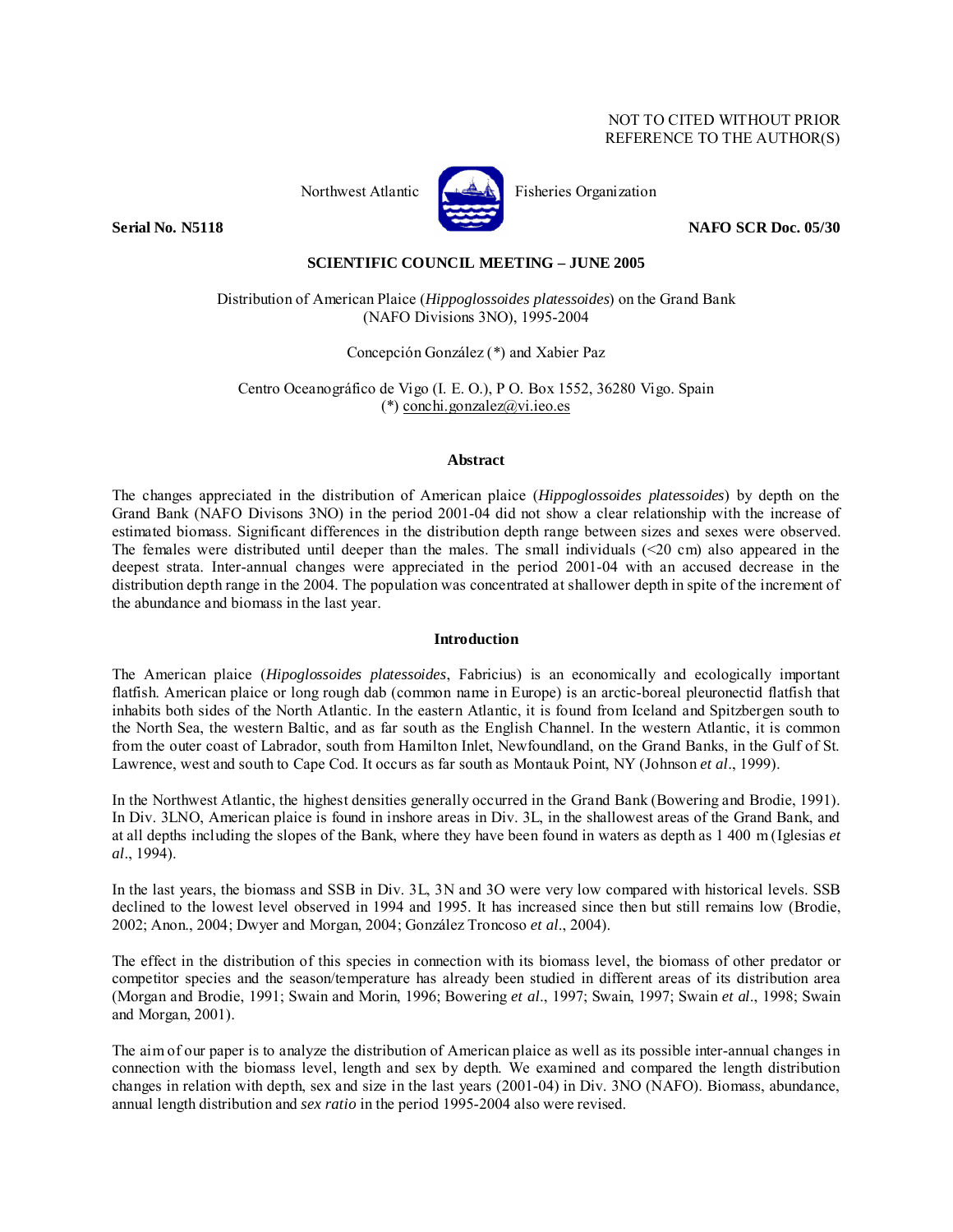# **Material and Methods**

The study of the biomass and abundance, annual length frequency (‰) and *sex-ratio* of American plaice (*H. platessoides*) was carried out according to the results obtained in the bottom trawl Spanish Research Survey "Platuxa" in spring, from 1995 to 2004 (González Troncoso *et al*., 2004; and *pers. comm.*). The characteristics of the scientific surveys in this period are detailed in Table 1: vessel, gear, date, number of valid hauls, depth range (m), and number of samples and individuals sampled, size range (cm) and mode of American plaice.

 The analysis by depth strata of the distribution and length frequency (‰), percentage of individuals by size ranges (<20 cm, 20-35 cm and ≥35 cm) and *sex-ratio*, was only carried out for the period 2001 to 2004, when the surveys were carried out in the *RV/ Vizconde de Eza*. We grouped the different strata and we gave a code, as shown in the following chart:

| Depth Strata                                           | Depth range (m)    | Code                                     |
|--------------------------------------------------------|--------------------|------------------------------------------|
| 353-360-374-375-376<br>354-355-358-359-377-378-381-382 | $0 - 91$<br>93-274 | Str 1 <sup>o</sup><br>Str 2 <sup>o</sup> |
| 356-357-379-380-721-723-725                            | 275-549            | Str 3 <sup>o</sup>                       |
| 1722-724-726-728-752-756-760-764                       | 550-914            | Str 4 <sup>o</sup>                       |
| 753-754-757-758-761-762-765-767                        | 915-1463           | $Str 5^{\circ}$                          |

Sizes samples of this species were carried out in all hauls with catch. The individuals were sexed and measured (TL to the nearest lower cm). The characteristics of the American plaice samples are shown in the Table 2: number of valid hauls, number of hauls with American plaice catch, number of samples, number of individuals sampled by sex, and size range (cm). The mean weight by individual in each stratum and year was calculated according to the estimated biomass and abundance; two samplings carried out in the two deepest strata in the year 2004 were not taken into account because there was an individual in each sampling. The sizes were grouped in six ranges to carry out the statistical analysis: 0-9, 10-19, 20-29, 30-39, 40-49, 50-59, ≥60 cm.

The study of feeding habits of American plaice, whose feeding intensity data is contributed here, was carried out by means of a stratified and random sampling by size range. The methodology was the same indicated in González *et al.* (2004).

To determinate if the size range, sex, depth strata and year had a significant effect on distribution, GLM Univariate procedure (General Linear Model) was used to test the hypothesis that the means of the frequency of this groups are not significantly different. In this variance analysis, the inter-group variance is divided in main effects and interactions. The main effects are the effects of each one of the independent variables, and the interactions are the crossings among the independent variables (Milton, 1994).

### **Results**

# **Estimated Biomass and Abundance by depth strata (1995-2004)**

The transformed indexes of biomass and abundance showed an increasing general trend along the series starting at very low levels from its beginning. The maximum was reached in the 2000, followed by a fall and new recovery starting in the 2003. The abundance in the year 2001 was high in relation to the biomass caused by a majority presence of individuals of small size (Fig. 1).

Most of the biomass and abundance estimated for the American plaice were at depths of 0-91 m (Str. 1º), it is approximately between 60 and 80% of the total of both indexes in the different years. This stratum is followed by the Str. 2º (93-274 m) with a distribution from 16 to 36% of the total. The biomass and abundance distributed in the remaining depth strata was a minimum part. In the year 1997, we found a different distribution from the one we have indicated previously. In this year, 40% and 10% of the total of the plaice was distributed respectively in the Str 1º and 2º, and we also find the biggest abundance and biomass in the Str. 5º (<915 m) of the series (Fig. 1).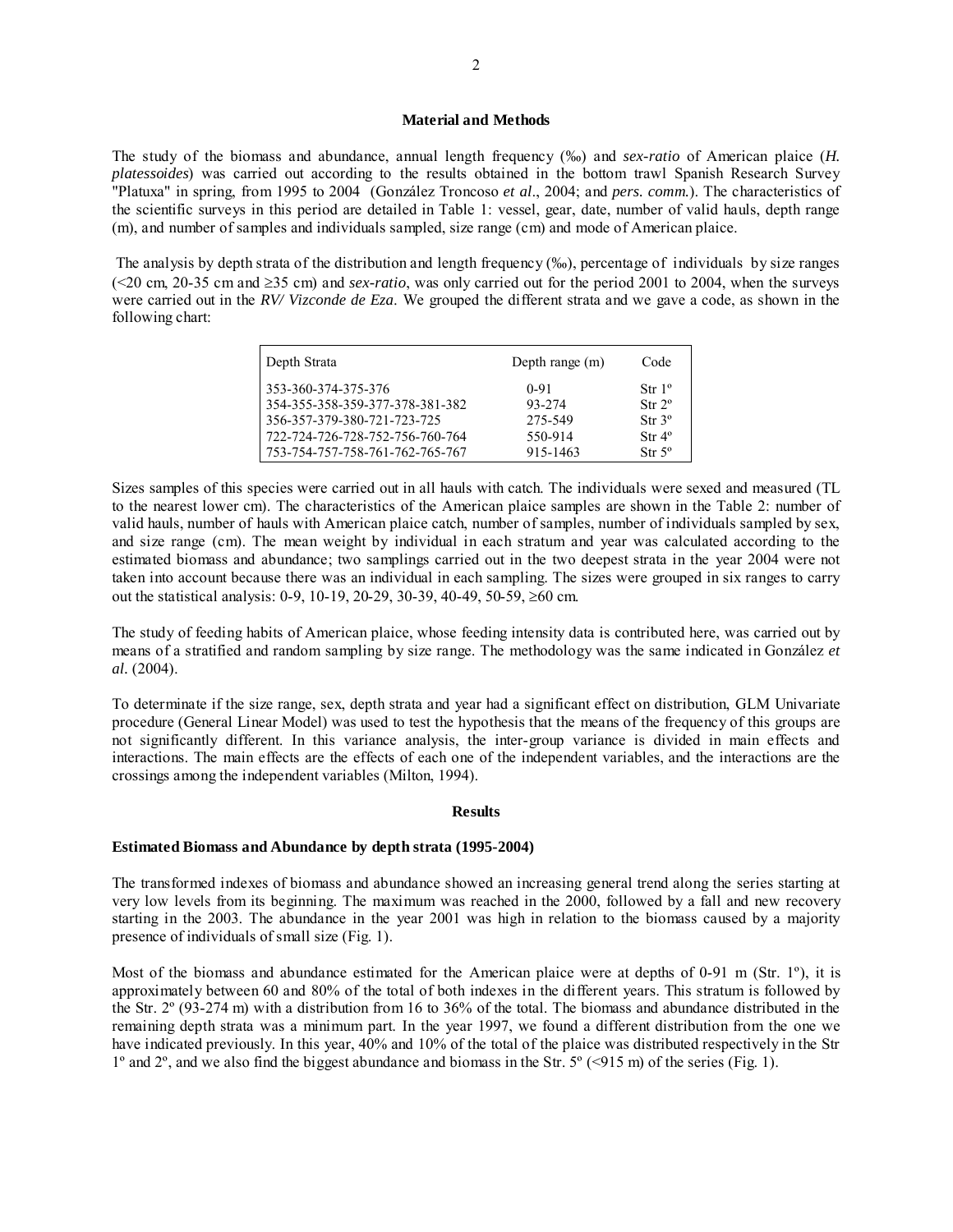With these results in the biomass and abundance estimated in the period 2001-04, there was a general tendency to increase the mean weight by individual with the depth, except in the 2004. The variations of this weight were accentuated in the 2002 (Fig 2).

## **Annual Distribution by Length (1995-2004)**

An unimodal distribution was observed in the males from 1995 to 1999. The mode moved from 24-25 cm in 1995 (age 6) to 32-33 cm in 1999 (age 8-9). The distribution was bimodal in the years 2000-02, with high frequency of individuals <24 cm and low frequency of individuals of bigger size. In the last two years, the distribution tended to be unimodal again varying from 28-29 cm to 32-33 cm in the 2004 (Fig. 3).

In the females, the annual distribution of sizes was unimodal from 1995 to 1998. The mode changed from 24-25 cm (age 6) to 38-39 cm (age 10) in this period. Starting from 1999 the distribution was bimodal diminishing considerably the frequency of individuals with intermediate and big sizes until the first mode reached intermediate sizes (Fig. 4). The age data are indicative; we relate the modal sizes obtained here with the size-age results presented by Morgan *et al*. (2003).

# **Length Distribution by Depth Strata (2001-04)**

The males in all their range of sizes were mainly distributed in the Str. 1<sup>°</sup> and  $2^\circ$  (0 - 274 m) in this period, and the females were distributed in a wider range of depth, mainly at depths between 93 and 914 m. A bigger distribution depth range was appreciated in the years 2002-03 in both sexes, and the contrary in the 2004, when plaice was found practically in the first three strata up to 549 m (Fig. 5).

Most individuals <20 cm were found in the Str. 1° and 2° (0-274 m), although they were also deeper than 900 m. A significant percentage of these sizes were found in 2004. Theses individuals were distributed at a greater depth in 2001-02, and concentrated in shallower water in 2004. The distribution into the deepest water of the smallest individuals is remarkable. The sampled individuals who were impossible to sex (undetermined) showed a size range between 5 and 16 cm, a mode in 9 cm and there were in high percentage at depths of 93- 274 m. Males <20 cm (6 to 19 cm and mode 19 cm) were distributed in a greater percentage in Str. 1º (0- 92 m). Females <20 cm (7 to 19 cm, mode 19 cm) were found in a greater percentage in Str. 1º and 2º (0-274 m), and they were in a greater percentage than males from this depth on. This behaviour recurred in bigger sizes (Table 3 and Fig 6).

Significant differences were found in the interactions among size range, sex and strata  $(F(13,1280) = 6.031, P \le 0.000)$ , but not in the interaction of these three components with the year. However, if we consider only the main effect of the year, we do find significant differences  $(F(\frac{3}{3}, \frac{1}{280}) = 1160.74, P \le 0.000)$  (Table 4).

### *Sex ratio*

According to the series of the bottom trawl Spanish Research Survey from 1995 to 2004, the percentage of females was higher than the male one every year. The presence of undetermined individuals between 6 and 10 cm in the year 2004 is remarkable (Fig. 7). In the period 2001-04, both sexes were found at the same depths, but in a different percentage, and they also had similar annual dispersion behaviour. In Str. 1º (0-92 m) there was a higher percentage of males than females; the female percentage increased with depth in the following strata (Fig. 8).

# **Feeding intensity**

The feeding intensity in the period 2002-04 increased slightly, and decreased with depth in all size ranges for both sexes except in some cases in 2004 (Table 5).

### **Discussion**

Variations in temperature and oceanographic conditions have an influence on the abundance and distribution of marine organisms (Colbourne *et al.,* 2002). The average spring bottom temperature for the Div. 3LNO region shows large inter-annual variations. Physical oceanographic conditions experienced extreme variations in 1990s. Temperatures increased over the lows of early 1990s, in 1999 and 2000. During the spring from 2001 to 2003, the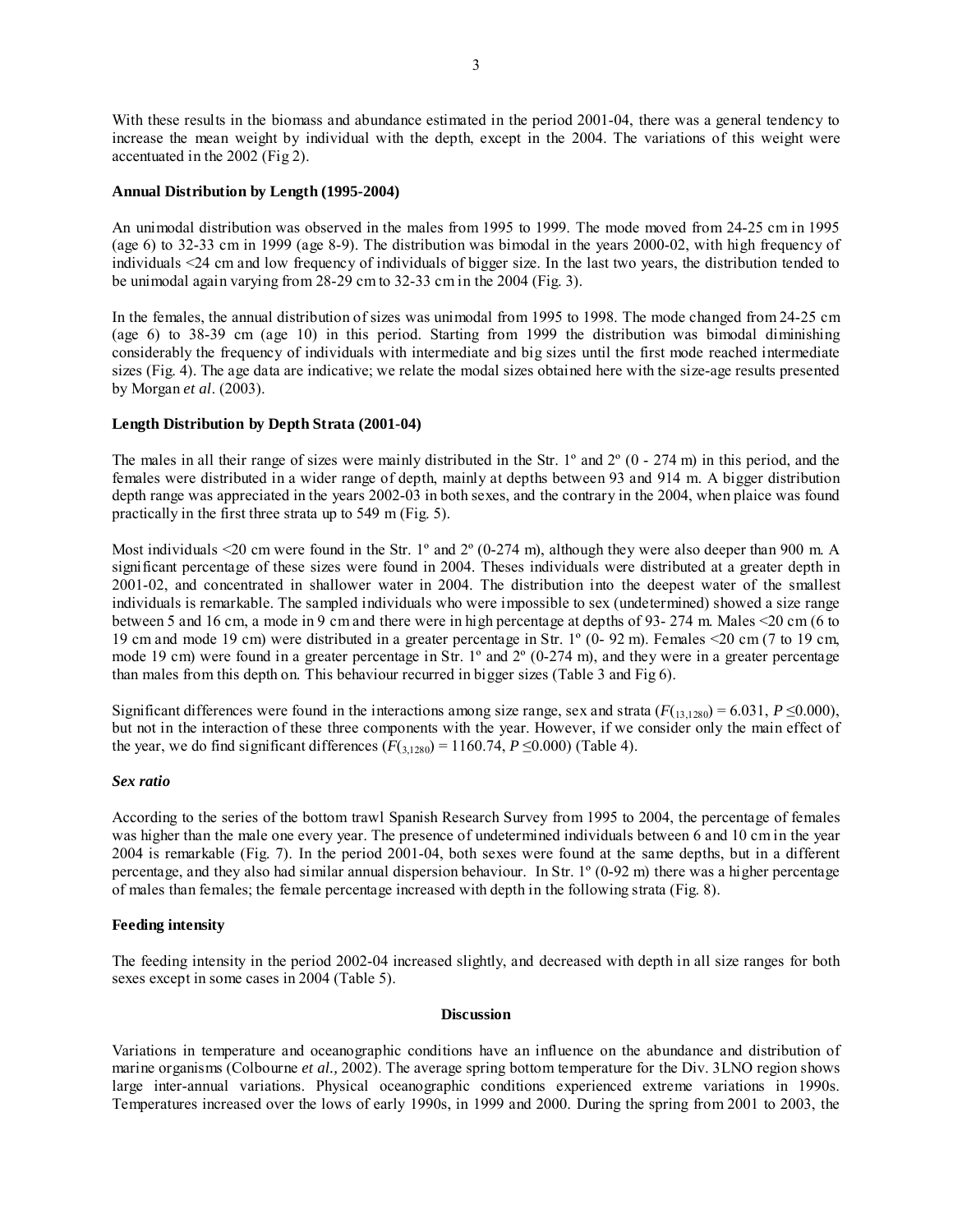average bottom temperature decreased below the 2000 value. In fact, temperature in 2003 was extreme in many areas, with temperatures below normal levels during the spring in southern areas of the Grand Bank (Colbourne *et al*., 2004).

Morgan (1992) reported a wide temperature tolerance by the American plaice. However, at the lowest temperatures they did not feed. Similar results were obtained comparing their feeding intensity in different distribution areas, and it turned out to be lower in colder seasons and areas. (González *et al*., 2003). It is possible that they shifted their distribution to greater depths to avoid long term exposure to such low temperatures (Bowering *et al.,* 1997). This specie showed a significant seasonal variation in the geographic distribution on the northern Grand Banks (Morgan and Brodie, 1991). And they also showed a tendency to occupy cold waters throughout the 1970s and most of the 1980s, however, changes in temperature distribution occurred toward warmer temperatures in the late 1980s and early 1990s on the Grand Bank, and this shift appears to be much stronger in spring than in fall (Swain and Morgan, 2001).

The distribution depth range of American plaice on the Grand Bank in spring runs from shallow water to depth deeper than 1 000 m (Iglesias *et al*., 1994). Our results show that the depth range containing more than 95% of abundance and biomass of American plaice in spring in the period 1995-2004 in Div. 3NO was at depths inferior to 300 m, and mainly <100 m. Except in 1997 when a very low biomass was detected (Fig. 1), there was an increase in the individuals with bigger size (Fig. 3 and 4) and it occurred within a period (1996-2000) when the presence of plaice in deeper strata was significant. (Fig. 1). However, this situation does not show a clear relation with observed temperatures (which have increased related to former years) in these area and period.

In our study, the estimated biomass of American plaice in the period 2001-04 increased its value; however, it did not expand its distribution depth, on the contrary, in 2004 with a greater biomass, American plaice was much more concentrated at shallower depth. The abundance in this period had a tendency to increase more than the biomass, the sex-ratio was close to 50% and the biggest sizes frequency decreased, which would show a major presence of that part of population which is preferably spread at shallower depth (small sizes and males). Swain and Morin (1996) in the study they carried out in the southern Gulf of St. Lawrence did not found a tendency to increase the geographic range (area containing 95% of the population) of American plaice when its abundance increased, or at least, the variation in American plaice abundance was insufficient to cause range expansion. However they noted that stock area tended to be greater for older plaice and for females. This fact was also reported in our study and other studies (Swain and Morgan, 2001). We have found a presence of both sexes throughout the whole distribution depth range, but male frequency decreased greatly from 275 m (Fig 5); from this depth on, medium and big size individuals were more in number, with the consequent increase of mean weigh of individuals in deeper strata (Fig. 2). However these size groups are also in shallower strata (Fig. 5). The inter-annual depth distribution changes found in the short period between years 2001-04 affected in a similar way to both sexes in the whole size range. Distribution was much wider in 2002, even for individuals of smaller size (<16 cm) found deeper than 1 000 m, and smaller in 2004, mainly limited to waters shallower than 550 m (Fig. 6, 7 and 8). This difference occurs in a period of low temperatures, and moreover, the survey was carried out a month later (in June) in the last year.

Sex-specific temperature distribution of American plaice has been reported. Females tended to occupy warmer water than males, and female temperature distribution was density-independent, but males tended to occupy colder water at higher levels of abundance (Swain, 1997). However, sex–specific temperature distribution of different populations is not homogenous concerning their density, sex and age (Swain and Morgan, 2001). In the Grand Bank, these authors have reported temperature associations of plaice in spring, with shifts in distribution toward warmer temperatures in the 1990s, coincident with the difference in temperature distribution between the sexes which has increased in recent years. They have also found a relationship between temperature distribution and density, and density-dependent effects on temperature preference are expected in relation to density-dependent food resources. Density-dependent temperature selection provides a possible explanation for the distribution. Seasonal variation in feeding has been reported for the distribution area of American plaice. The feeding intensity on the Grand Bank is great in spring and summer (Zamarro, 1992; González *et al.,* 2003). A significant increase in feeding intensity between April and June was even observed (data from the feeding and food study on the Grand Bank, 3NO, Spanish Survey Research "*Platuxa*" 02-04, *unpublished data*) (Table 5).

Walsh (1982) proposed that juvenile American plaice were concentrated in certain areas of the Grand Bank, often overlapping with adults distribution. In other subsequent study, Walsh *et al.* (1995) identified large geographic areas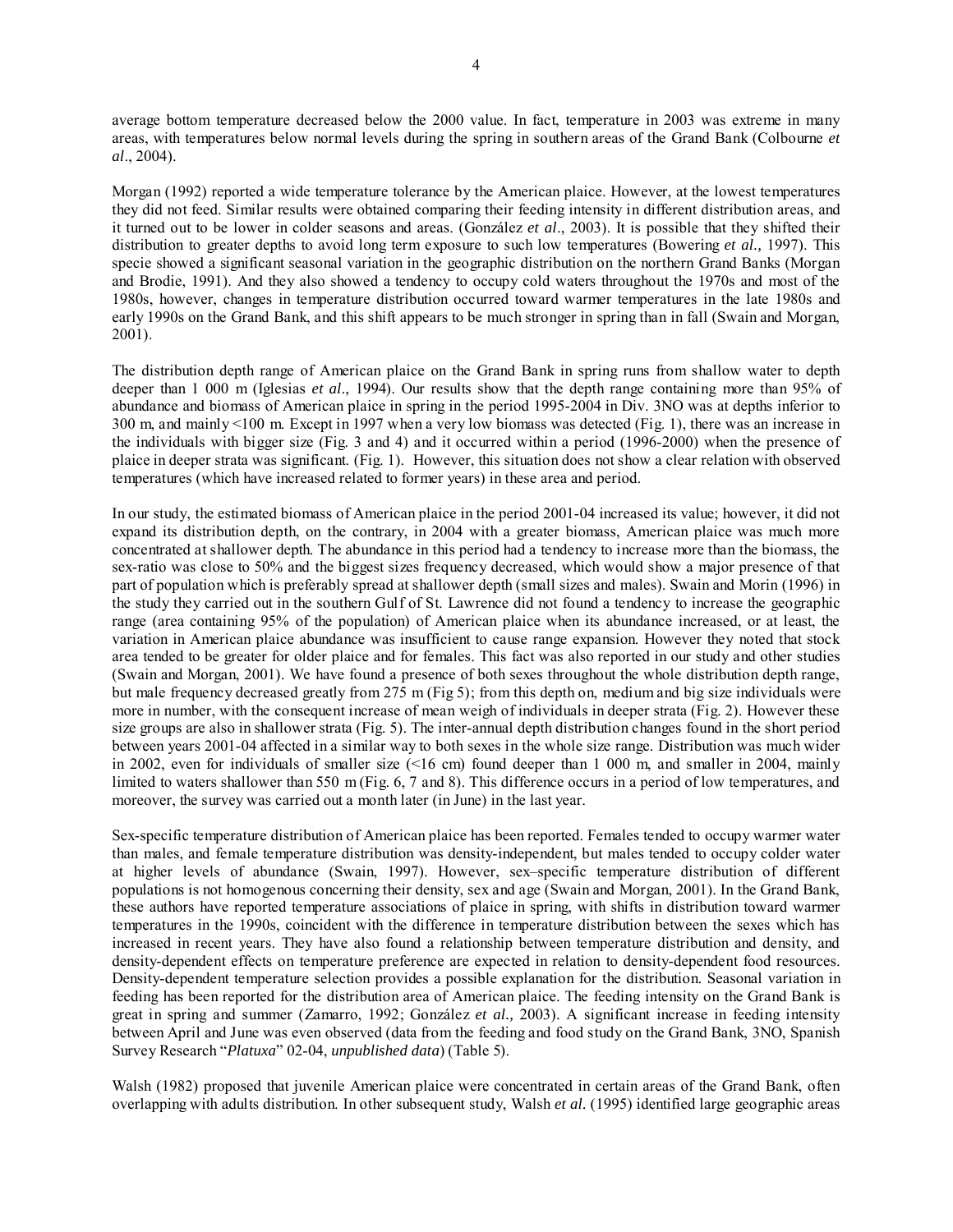on the Grand Bank where most of the young American plaice would be localized. However, this author (Walsh *et al.,* 2001) noted that there have been shifts in the spatial pattern of juvenile distribution on the Grand Bank during the 1990s. American plaice spawning in Div. 3LNO appeared to be widespread, without specific spawning locations identified, but in recent years spawning has occurred in deeper waters; these changes reflect the changes in stock distribution which began in the early 1990s (Morgan, 2001). In our study, indeterminate individuals <20 cm were not found in a greater percentage in the shallowest depths, which may be due to avoid predation, as it was noted that within this size range, and among individuals with the same size, females are located in a higher percentage at slightly greater depths than males, because the differences in growth between sexes are known (Fig. 5 and 6).

Other studies are necessary for a better understanding of the distribution of this species. Studies of maturation of plaice, predator and prey abundance and trophic relationship would contribute to a better knowledge of the behaviour and distribution pattern of American plaice.

### **Acknowledgements**

This work was possible with the support of the agreement between the Spanish General Secretariat of Maritime Fishing (SGPM) and the Spanish Institute of Oceanography (IEO). The authors would like to thank the scientific staff participant in the survey.

## **References**

Anon. 2004. Report of Scientific Council Meeting (3-17 June 2004). *SCS Doc*. 04/16, Serial N5010.

- Bowering, W. R. and W. B. Brodie. 1991. Distribution of commercial flatfishes in the Newfoundland Labrador region of the Canadian Northwest Atlantic and changes in certain biological parameters since exploitation. *Neth. J. Sea Res.* 27 (3/4): 407-422.
- Bowering, W. R.; M. J. Morgan; and W. B. Brodie. 1997. Changes in the population of American plaice (*Hippoglossoides platessoides*) off Labrador and northeastern Newfoundland: a collapsing stock with low exploitation. *Fish. Res.* 30: 199-216.
- Brodie, W. B. 2002. American plaice *Hippoglossoides platessoides* on the Grand Bank (NAFO Divisions 3LNO) a review of stock structure in relation to assessment of the stock. *NAFO SCR Doc.* 02/36, Serial No. N4647.
- Colbourne, E. B. ; E. G. Dawe; D. G. Parsons; E. F. Murphy; W. R. Bowering; E. L. Dalley; J. T. Andeson; J. B. Dempson; D. Orr; D. E. Stansbury; and G. P. Ennis. 2002. A preliminary review of environmental-stock relationships for some species of marine organisms in NAFO waters of the Norhwest Atlantic. *NAFO SCR Doc.* 02/34, Serial No. N4645.
- Coulbourne, E. B.; C. Fitzpatrick; D. Senciall; P. Stead; W. Bailey; J. Craig; and C. Bromley. 2004. An assessment of physical oceanographic conditions in NAFO Sub-areas 2 and 3 for 2003. *NAFO SCR Doc*. 04/15, Serial No. N4962.
- Dwyer, K. S.; and M. J. Morgan. 2004. A stock status update of American plaice in *NAFO SCR Doc*. 04/47, Serial No. N5000.
- González, C.; E. Román and X. Paz. 2003. Food and feeding chronology of American plaice (*Hippoglossoides platessoides*) in the north Atlantic. *NAFO SCR Doc*. 03/23 Serial No. N4832.
- González, C.; E. Román and X. Paz. 2004. Condition and feeding of American plaice (*Hippoglossoides platessoides*) in the north Atlantic with emphasis in Flemish Cap. *NAFO SCR Doc*. 04/59 Serial No. N5020.
- González Troncoso, D.; C. González; and X. Paz. 2004. American plaice biomass and abundance from the surveys conducted by Spain in the NAFO Regulatory Area of Divisions 3NO, 1995-2003. *NAFO SCR Doc*. 04/9 Serial No. N4954.
- Iglesias, S., X. Paz, and E. De Cárdenas. 1994. Occurrence of American plaice (*Hippoglossoides platessoides*) at non-habitual depths in the northwest Atlantic, 1990-1993. *NAFO Sci. Coun. Studies*, 24: 91-95*.*
- Johnson, D. L., P. L. Berrien, W. W. Morse, and J. J. Vitaliano. 1999. Essential fish habitat source document: American plaice, *Hippoglossoides platessoides*, life history and habitat characteristics. *NOAA Tech. Memo NMFS-NE-123*.
- Milton, J. S. 1994. Estadística para biología y ciencias de la salud. 2ª ed. McGraw-Hill-Interamericana. Traducción Dr. Pere Puig Casado.
- Morgan, M. J. 1992. Low-temperature telerance of American plaice in relation to declines in abundance. *Trans. Am. Fish. Soc.,* 121: 399-402.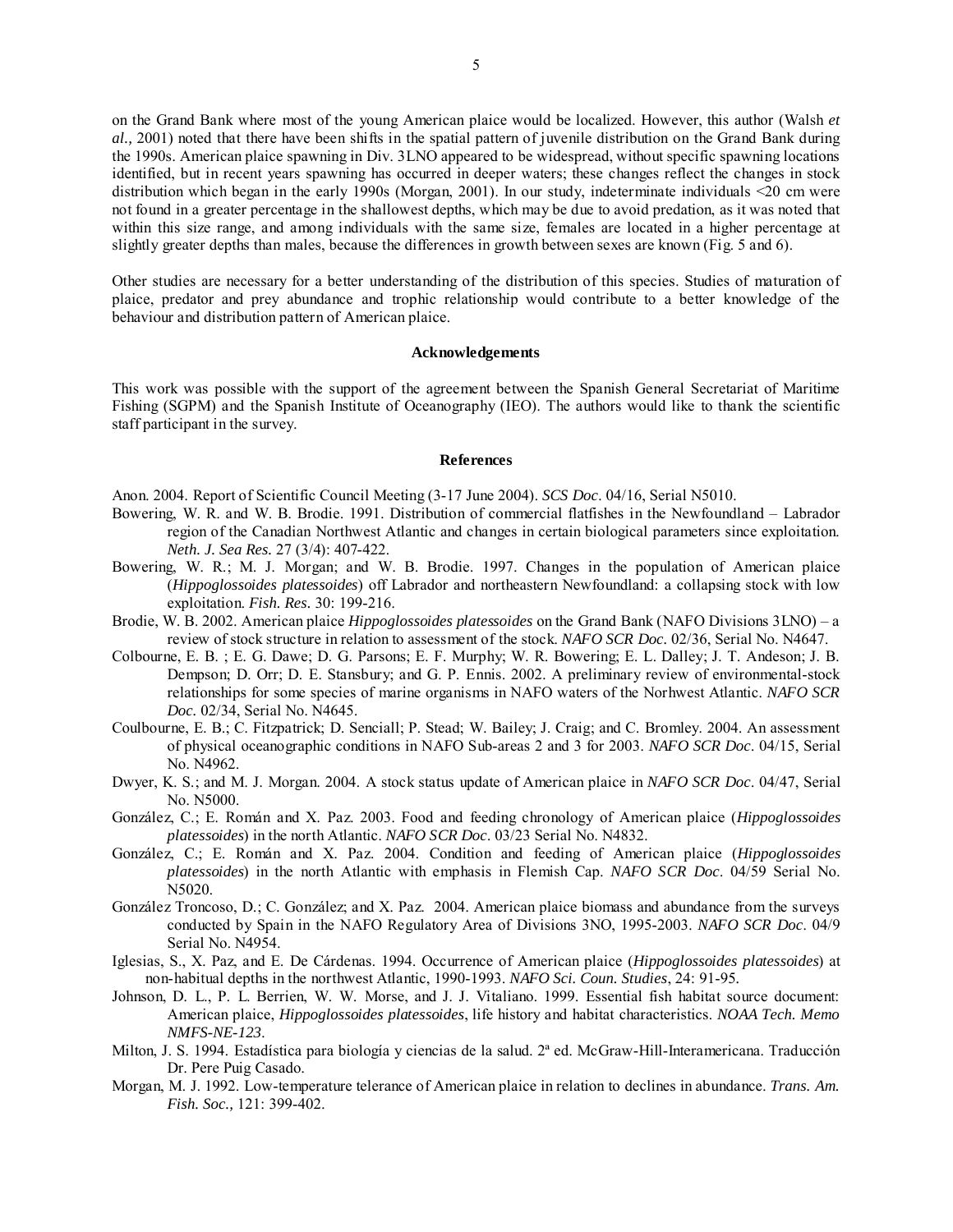- Morgan, M. J. 2001. Time and location of spawning of American plaice in NAFO Divisions 3LNO. *J. Northw. Atl. Fish. Sci.,* 29: 41-49.
- Morgan, M. J.; and W. B. Brodie. 1991. Seasonal distribution of American plaice on the northern Grand Banks. *Mar. Ecol. Prog. Ser*. 75: 101-107.
- Morgan, M. J.; W. B. Brodie; D. Maddock Parsons; and B. P. Healey. 2003. An assessment of American plaice in NAFO Divisions 3LNO. *NAFO SCR Doc.* 03/56. Serial No. N4874.
- Swain, D. P. 1997. Sex-specific temperature distribution of American plaice (*Hippoglossoides platessoides*) and its relation to age and abundance. *Can. J. Fish. Aquat. Sci*. 54: 1077-1087.
- Swain, D. P.; and R. Morin. 1996. Relationships between geographic distribution and abundance of American plaice (*Hippoglossoides platessoides*) in the southern Gulf of St. Lawrence. *Can. J. Fish. Aquat. Sci*. 53: 106-119.
- Swain, D. P.; G. A. Chouinard; R. Morin; and K. F. Drinkwater. 1998. Seasonal variation of Altantic cod (*Gadus morhua*) and American plaice (*Hippoglossoides platessoides*) from the southern Gulf of St. Lawrence. *Can. J. Fish. Aquat. Sci*. 55: 2548-2561.
- Swain, D. P.; and M. J. Morgan. 2001. Sex-specific temperature distribution in four populations of American plaice *Hippoglossoides platessoides*. *Mar. Ecol. Prog. Ser*. 212: 233-246.
- Walsh, S. J. 1982. Distribution and abundance of pre-recruit and commercial-size American plaice on the Grand Bank. *J. Northw. Atl. Fish. Sci.* 3: 149-157.
- Walsh, S. J.; W. B. Brodie; C. A. Bishop; and E. F. Murphy. 1995. Fishing on juvenile groundfish nurseries on the Grand Bank: a discussion of technical measures of conservation. *In* Marine Protected Areas and Sustainable Fisheries, P 54-73, N. L. Shackell and J. H. M. Wilson (eds.).
- Walsh, S. J.; M. Simpson; M. J. Morgan; K. S. Dwyer; and D. Stansbury. 2001. Distribution of juvenile yellowtail flounder, American plaice and Altantic cod on the southern Grand Bank: a discussion of nursery areas and marine protected areas. *NAFO SCR Doc.* 01/78, Serial No. N4457.
- Zamarro, F.J. 1992. Comportamiento alimenticio y reproducción de la platija americana (*Hippoglossoides platessoides*, Fabricius 1780) (Pisces, Pleuronectidae) en el sur del Gran Banco de Terranova. Tesis doctoral. Universidad de Santiago de Compostela. Facultad de Ciencias Biológicas. Departamento de Biología Fundamental.

|                   |      |               |                    |                    | No. valid Depth range |         | American plaice sampled |                   |          |  |  |  |  |
|-------------------|------|---------------|--------------------|--------------------|-----------------------|---------|-------------------------|-------------------|----------|--|--|--|--|
| $CV/$ or $RV/$    | Year | Gear          | Date               | hauls              | (m)                   | No.     | No.                     | Size range        | Mode     |  |  |  |  |
|                   |      |               |                    |                    |                       | samples | individuals             | (c <sub>m</sub> ) | (cm)     |  |  |  |  |
| Playa de Menduiña | 1995 | Pedreira      | 18/05 to 29/05     | 77                 | $42 - 684$            | 77      | 13275                   | $12 - 71$         | 24       |  |  |  |  |
| Plava de Menduiña | 1996 | Pedreira      | 07/05 to 23/05     | 112                | $43 - 1066$           | 100     | 16701                   | $14 - 71$         | 28       |  |  |  |  |
| Playa de Menduiña | 1997 | Pedreira      | 26/04 to 17/05     | 128                | $42 - 1255$           | 116     | 14029                   | $14 - 68$         | 30       |  |  |  |  |
| Plava de Menduiña | 1998 | Pedreira      | $06/05$ to 26/05   | 124<br>$42 - 1355$ |                       | 108     | 12030                   | $13 - 68$         | 36       |  |  |  |  |
| Playa de Menduiña | 1999 | Pedreira      | $07/05$ to $26/05$ | 114                | $41 - 1340$           | 93      | 12287                   | $10 - 77$         | 32       |  |  |  |  |
| Plava de Menduiña | 2000 | Pedreira      | 07/05 to 28/05     | 118                | $42 - 1401$           | 96      | 11458                   | $11 - 72$         | 18       |  |  |  |  |
| Vizconde de Eza   | 2001 | Campelen 1800 | 05/05 to 23/05     | 92                 | $36 - 1156$           | 81      | 13016                   | $5 - 70$          | 20       |  |  |  |  |
| Vizconde de Eza   | 2002 | Campelen 1800 | 29/04 to 19/05     | 125                | $38 - 1540$           | 108     | 13119                   | $6 - 68$          | 24       |  |  |  |  |
| Vizconde de Eza   | 2003 | Campelen 1800 | 11/05 to 02/06     | 118                | $38 - 1666$           | 91      | 13464                   | $6 - 66$          | 28       |  |  |  |  |
| Vizconde de Eza   | 2004 | Campelen 1800 | 06/06 to 24/06     | 120                | $43 - 1460$           | 75      | 13990                   | $6 - 68$          | 8, 9, 33 |  |  |  |  |

Table 1.- Characteristics of the bottom trawl Spanish Research Survey "*Platuxa*" 1995-2004 in Div. NO (NAFO).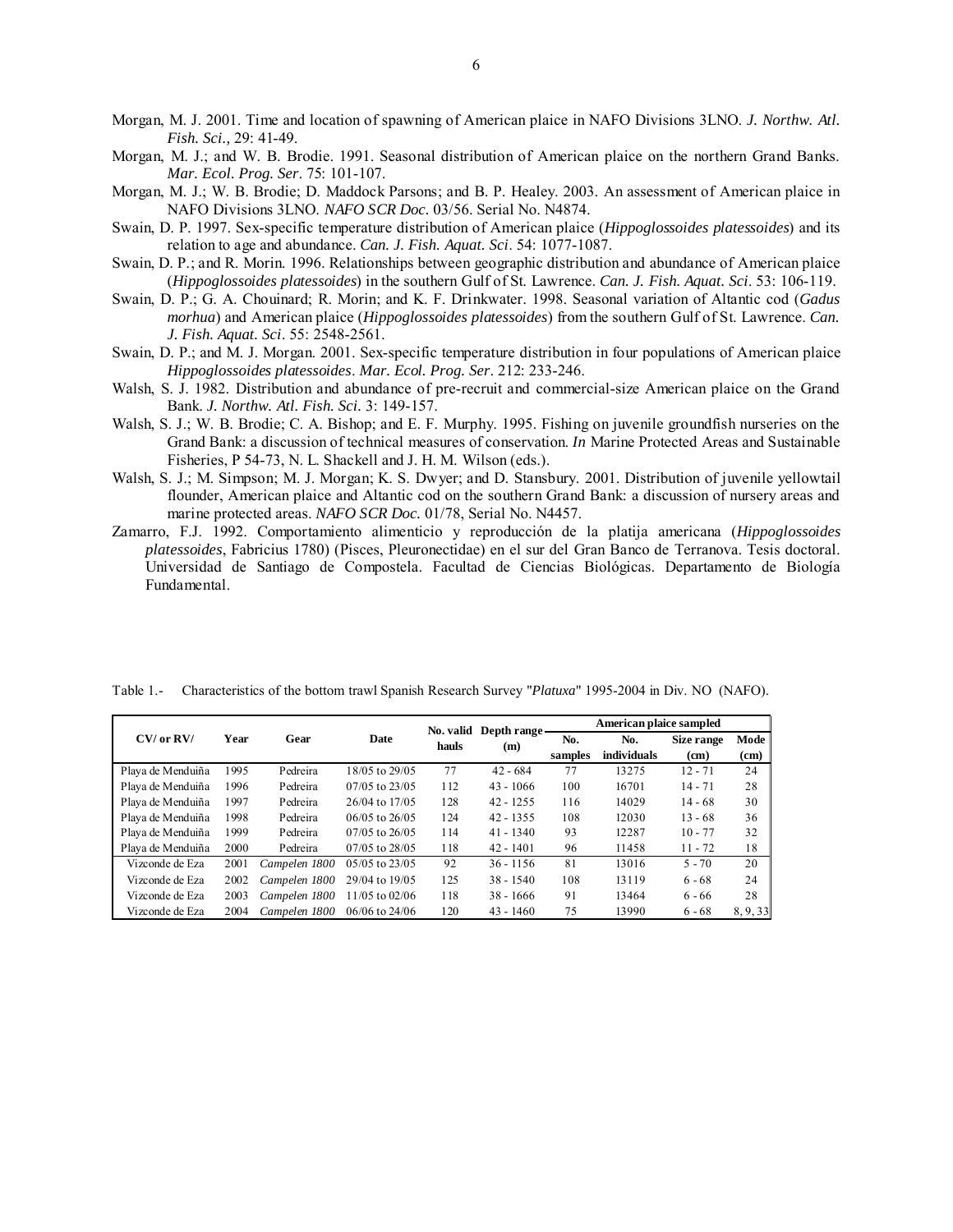Table 2.- Characteristics of samples of American plaice by depth range in the bottom trawl Spanish Research Survey "*Platuxa*" 2001-04 in Div. 3NO (NAFO).

| Year | Depth range (m)             | No. valid      | No. hauls with  | No.            | No. ind. sampled of A. plaice | Size range     |                |           |
|------|-----------------------------|----------------|-----------------|----------------|-------------------------------|----------------|----------------|-----------|
|      |                             | hauls          | A. plaice catch | samples        | <b>Males</b>                  | <b>Females</b> | Indeterm.      | (cm)      |
| 2001 | 0-91 (Str $1^{\circ}$ )     | 38             | 38              | 38             | 3626                          | 3231           | 87             | $6 - 70$  |
|      | 93-274 (Str $2^{\circ}$ )   | 19             | 19              | 19             | 1123                          | 2746           | 26             | $5 - 64$  |
|      | 275-549 (Str 3°)            | 11             | 11              | 11             | 173                           | 1295           | 1              | $9 - 61$  |
|      | 550-914 (Str 4°)            | 11             | 11              | 11             | 73                            | 633            | $\Omega$       | $16 - 69$ |
|      | 915-1463 (Str $5^{\circ}$ ) | $\overline{4}$ | $\overline{2}$  | $\overline{c}$ | $\mathbf{1}$                  | $\mathbf{1}$   | $\theta$       | $24 - 38$ |
| 2002 | 0-91 (Str $1^{\circ}$ )     | 45             | 45              | 45             | 4317                          | 3716           | 9              | $6 - 67$  |
|      | 93-274 (Str 2°)             | 23             | 23              | 23             | 1261                          | 2362           | $\theta$       | $8 - 61$  |
|      | 275-549 (Str 3°)            | 14             | 14              | 14             | 138                           | 518            | $\overline{2}$ | $8 - 63$  |
|      | 550-914 (Str 4°)            | 16             | 11              | 12             | 91<br>461                     |                | $\Omega$       | $12 - 68$ |
|      | 915-1463 (Str $5^{\circ}$ ) | 16             | 12              | 12             | 30                            | 142            | 1              | $8 - 50$  |
| 2003 | 0-91 (Str $1^{\circ}$ )     | 38             | 38              | 38             | 4295                          | 2934           | 6              | $6 - 66$  |
|      | 93-274 (Str 2°)             | 25             | 25              | 25             | 1597                          | 2840           | $\overline{2}$ | $6 - 65$  |
|      | 275-549 (Str 3°)            | 14             | 14              | 14             | 103                           | 963            | 1              | $8 - 56$  |
|      | 550-914 (Str 4°)            | 16             | 11              | 11             | 41                            | 416            | $\Omega$       | $16 - 57$ |
|      | 915-1463 (Str 5°)           | 15             | $\mathbf{1}$    | 1              | 2                             | 25             | $\Omega$       | $17 - 53$ |
| 2004 | 0-91 (Str $1^{\circ}$ )     | 38             | 38              | 38             | 4234                          | 4358           | 583            | $6 - 68$  |
|      | 93-274 (Str $2^{\circ}$ )   | 25             | 25              | 25             | 830                           | 3000           | 754            | $7 - 65$  |
|      | 275-549 (Str 3°)            | 13             | 8               | 8              | 12                            | 198            | 16             | $7 - 58$  |
|      | 550-914 (Str 4°)            | 16             | 1               | $\mathbf{1}$   | $\mathbf{0}$                  | 1              | $\theta$       | $57 - 57$ |
|      | 915-1463 (Str $5^{\circ}$ ) | 16             | $\overline{c}$  | 1              | $\mathbf{0}$                  | $\mathbf{1}$   | $\theta$       | $50 - 50$ |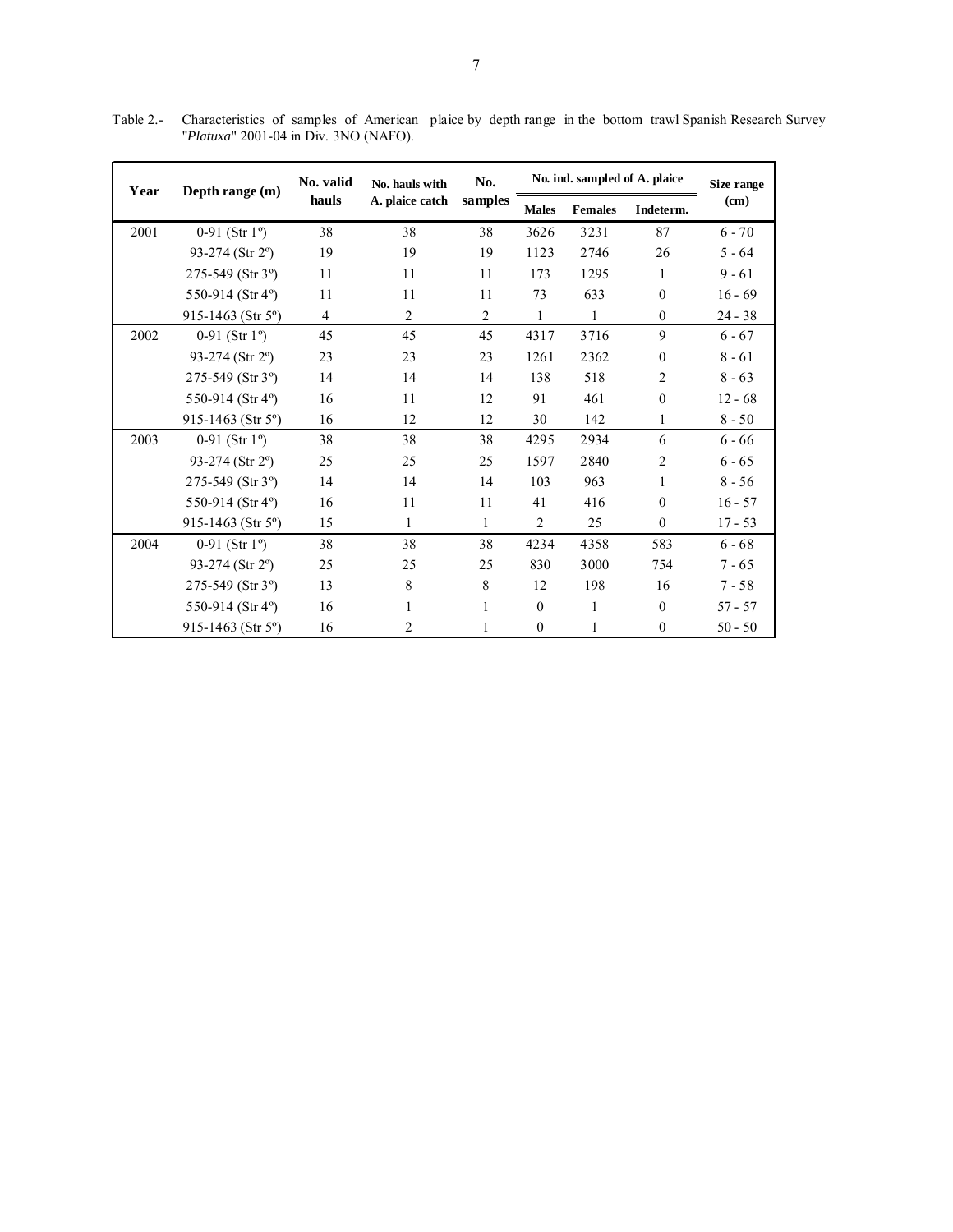|                   |            |                |       | Percentage of individuals by size range, strata and year |       |       |
|-------------------|------------|----------------|-------|----------------------------------------------------------|-------|-------|
| Size range        | <b>Sex</b> | Depth          |       |                                                          | Year  |       |
| (cm)              |            | Str.           | 2001  | 2002                                                     | 2003  | 2004  |
|                   |            | $1^{\circ}$    | 8,37  | 2,47                                                     | 3,36  | 2,03  |
|                   |            | $2^{\circ}$    | 2,19  | 2,49                                                     | 1,84  | 0,50  |
|                   | Males      | $3^{\circ}$    | 0,16  | 0,08                                                     | 0,03  |       |
|                   |            | $4^{\circ}$    | 0,07  | 0,00                                                     | 0,00  |       |
|                   |            | $5^{\circ}$    |       | 0.02                                                     |       |       |
|                   |            | $1^{\circ}$    | 6,38  | 2,94                                                     | 2,17  | 1,40  |
|                   |            | $2^{\circ}$    | 4,50  | 3,62                                                     | 2,24  | 0,67  |
| $< 20 \text{ cm}$ | Females    | $3^{\circ}$    | 0,47  | 0,09                                                     | 0,08  | 0,00  |
|                   |            | $4^{\circ}$    | 0,29  | 0,01                                                     | 0,01  |       |
|                   |            | $5^{\circ}$    |       | 0,01                                                     | 0,00  |       |
|                   |            | $1^{\circ}$    | 0,64  | 0,06                                                     | 0,05  | 6,28  |
|                   |            | $2^{\circ}$    | 0,18  |                                                          | 0,03  | 9,35  |
|                   | Indeterm   | $3^{\circ}$    | 0,00  | 0,01                                                     | 0,00  | 0,03  |
|                   |            | $4^{\circ}$    |       |                                                          |       |       |
|                   |            | $5^{\circ}$    |       | 0,00                                                     |       |       |
|                   |            | $1^{\circ}$    | 24,08 | 25,66                                                    | 24,52 | 26,48 |
|                   |            | $2^{\circ}$    | 5,48  | 9,36                                                     | 14,74 | 5,70  |
|                   | Males      | $3^{\circ}$    | 0,44  | 0,37                                                     | 0,29  | 0,02  |
|                   |            | $4^{\circ}$    | 0,12  | 0,20                                                     | 0,06  |       |
| $20 - 35$ cm      |            | $5^{\circ}$    | 0,00  | 0.05                                                     | 0,00  |       |
|                   |            | $1^{\circ}$    | 14,81 | 19,58                                                    | 11,58 | 19,58 |
|                   |            | $2^{\circ}$    | 7,60  | 16,12                                                    | 21,63 | 12,39 |
|                   | Females    | $3^{\circ}$    | 2,53  | 1,46                                                     | 4,78  | 0,30  |
|                   |            | $4^{\circ}$    | 0,86  | 0,67                                                     | 0,43  |       |
|                   |            | $5^{\circ}$    |       | 0,13                                                     | 0,03  |       |
|                   |            | 1 <sup>o</sup> | 1,99  | 1,93                                                     | 2,01  | 1,85  |
|                   |            | $2^{\circ}$    | 0,97  | 0,32                                                     | 0,67  | 0,37  |
|                   | Males      | $3^{\circ}$    | 0,04  | 0,03                                                     | 0,02  | 0,00  |
|                   |            | $4^{\circ}$    | 0,02  | 0,05                                                     | 0,01  |       |
| > 35 cm           |            | $5^{\circ}$    |       | 0,02                                                     |       |       |
|                   |            | $1^{\circ}$    | 9,18  | 8,52                                                     | 5,82  | 9,32  |
|                   |            | $2^{\circ}$    | 6,26  | 2,53                                                     | 2,88  | 3,69  |
|                   | Females    | $3^{\circ}$    | 1,74  | 0,34                                                     | 0,43  | 0,03  |
|                   |            | $4^{\circ}$    | 0,62  | 0,61                                                     | 0,27  | 0,00  |
|                   |            | $5^{\circ}$    | 0,00  | 0,26                                                     | 0,02  | 0,00  |
| Total             |            |                | 100   | 100                                                      | 100   | 100   |
|                   |            |                |       |                                                          |       |       |

Table 3.- Percentage of American plaice by depth range, sex, size range (cm) and year in the bottom trawl Spanish Research Survey "*Platuxa*" 2001-04 in Div. 3NO (NAFO).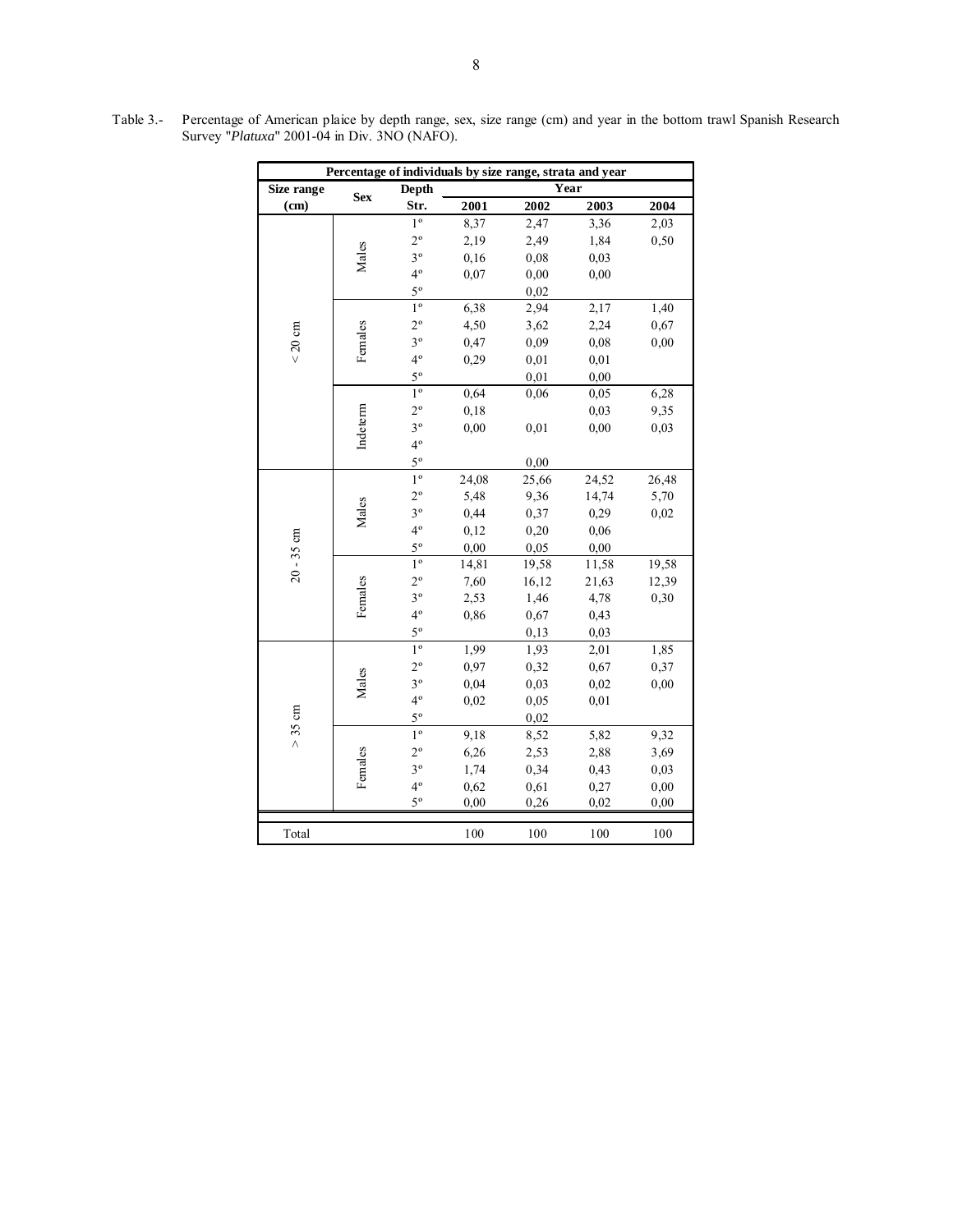Table 4.- Results of GLM Univariate analysis of length frequency of American plaice of the bottom trawl Spanish Research Survey "*Platuxa*" 2001-04 in Div. 3NO (NAFO).

| <b>Tests of Between-Subjects Effects</b> |                                   |                |                    |          |                |  |  |  |  |  |  |  |
|------------------------------------------|-----------------------------------|----------------|--------------------|----------|----------------|--|--|--|--|--|--|--|
| <b>Source</b>                            | <b>Type III Sum</b><br>of Squares | df             | <b>Mean Square</b> | F        | Sig.           |  |  |  |  |  |  |  |
| Corrected Model                          | 1687078,41                        | 178            | 9477,969           | 41,069   | 0,00000        |  |  |  |  |  |  |  |
| Intercept                                | 796424,96                         | 1              | 796424,963         | 3450,998 | 0,00000        |  |  |  |  |  |  |  |
| Size Range                               | 50717,86                          | 6              | 8452,977           | 36,628   | 0,00000        |  |  |  |  |  |  |  |
| <b>Sex</b>                               | 9493,13                           | 1              | 9493,127           | 41,135   | 0,00000        |  |  |  |  |  |  |  |
| Depth Strata                             | 988174,59                         | $\overline{4}$ | 247043,646         | 1070,468 | 0.00000        |  |  |  |  |  |  |  |
| Year                                     | 803630,77                         | 3              | 267876,924         | 1160,741 | 0,00000        |  |  |  |  |  |  |  |
| Size range * Sex                         | 4249,12                           | 5              | 849,824            | 3,682    | 0,00259        |  |  |  |  |  |  |  |
| Size range * Depth strata                | 16638,25                          | 20             | 831,912            | 3,605    | 0.00000        |  |  |  |  |  |  |  |
| Sex * Depth strata                       | 15012,44                          | $\overline{4}$ | 3753,111           | 16,263   | 0,00000        |  |  |  |  |  |  |  |
| Size range * Sex * Depth strata          | 18093,78                          | 13             | 1391,829           | 6,031    | 0,00000        |  |  |  |  |  |  |  |
| Size range * Year                        | 16953,90                          | 18             | 941,884            | 4,081    | 0,00000        |  |  |  |  |  |  |  |
| Sex * Year                               | 210,43                            | 3              | 70,142             | 0,304    | $0,82257$ n.s. |  |  |  |  |  |  |  |
| Size range * Sex * Year                  | 7379,56                           | 12             | 614,963            | 2,665    | 0,00154        |  |  |  |  |  |  |  |
| Depth strata * Year                      | 1345383,97                        | 11             | 122307,634         | 529,973  | 0,00000        |  |  |  |  |  |  |  |
| Size range * Depth strata * Year         | 9548,75                           | 44             | 217,017            | 0,940    | $0,58431$ n.s. |  |  |  |  |  |  |  |
| Sex * Depth strata * Year                | 1218,14                           | 9              | 135,349            | 0,586    | $0,80908$ n.s. |  |  |  |  |  |  |  |
| Size range * Sex * Depth strata * Year   | 3924,86                           | 23             | 170,646            | 0,739    | $0,80763$ n.s. |  |  |  |  |  |  |  |
| Error                                    | 295399,74                         | 1280           | 230,781            |          |                |  |  |  |  |  |  |  |
| Total                                    | 2217541,25                        | 1459           |                    |          |                |  |  |  |  |  |  |  |
| Corrected Total                          | 1982478,15                        | 1458           |                    |          |                |  |  |  |  |  |  |  |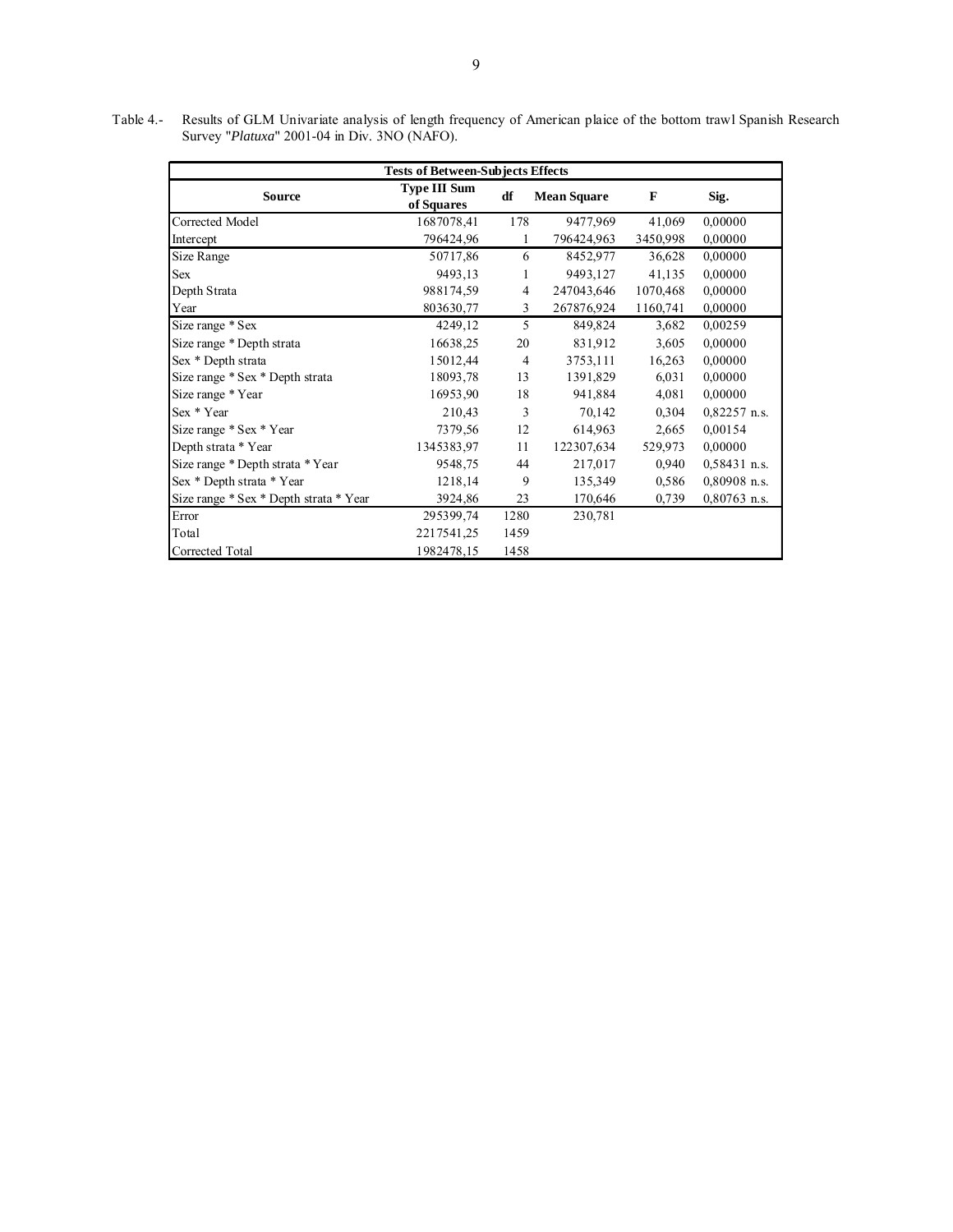|      |                                 | Feeding intensity (%FI) |              |                |              |              |                |               |                  |          |          |                |           |                |              |          |       |          |              |              |
|------|---------------------------------|-------------------------|--------------|----------------|--------------|--------------|----------------|---------------|------------------|----------|----------|----------------|-----------|----------------|--------------|----------|-------|----------|--------------|--------------|
| Year | Depth range (m)                 | <b>Males</b>            |              |                |              |              | <b>Females</b> |               |                  |          |          |                |           | Indeterm.      |              |          |       |          |              |              |
|      |                                 | $0-9$                   | $10-19$      | 20-29          | 30-39        | 40-49        |                | $50-59$ >= 60 | <b>Total</b>     | $0-9$    | $10-19$  | $20 - 29$      | $30 - 39$ | 40-49          | 50-59        | $>= 60$  | Total | $0-9$    | $10-19$      | <b>Total</b> |
| 2002 | 0-91 (Str $1^{\circ}$ )         |                         | 67           | 64             | 44           | 48           |                |               | 57               | $\theta$ | 74       | 68             | 65        | 54             | 36           | 29       | 57    |          |              |              |
|      | 93-274 (Str 2°)                 | 80                      | 55           | 44             | 25           | 25           |                |               | 42               | 100      | 54       | 35             | 43        | 32             | 24           | $\theta$ | 38    |          |              |              |
|      | $275-549$ (Str 3 <sup>o</sup> ) |                         | 11           | $\overline{2}$ | 15           |              |                |               | $\tau$           |          | 13       |                | 4         | 9              | $\mathbf{0}$ | $\Omega$ | 5     |          |              |              |
|      | 550-914 (Str 4°)                |                         | $\mathbf{0}$ | $\theta$       | $\theta$     | $\mathbf{0}$ | $\theta$       |               | $\mathbf{0}$     |          | 50       | $\theta$       | $\Omega$  | $\overline{0}$ | $\mathbf{0}$ | $\Omega$ |       |          |              |              |
|      | 915-1463 (Str 5°)               |                         | $\mathbf{0}$ | 33             | 14           |              |                |               | 21               |          | 25       | 21             | $\Omega$  | $\overline{0}$ | $\mathbf{0}$ |          | 7     |          |              |              |
|      | Total                           | 80                      | 54           | 44             | 32           | 41           |                |               | 43               | 67       | 58       | 34             | 36        | 33             | 29           | 24       | 37    |          |              |              |
| 2003 | 0-91 (Str $1^{\circ}$ )         | 70                      | 94           | 79             | 60           | 45           |                |               | 73               | 69       | 97       | 91             | 84        | 63             | 52           | 48       | 70    | 80       |              | 80           |
|      | 93-274 (Str 2°)                 | 77                      | 76           | 52             | 46           | 50           |                |               | 60               | 60       | 78       | 50             | 52        | 54             | 42           | 30       | 54    | 67       |              | 67           |
|      | 275-549 (Str 3°)                |                         | 21           | 6              | 10           | $\mathbf{0}$ |                |               | 11               |          | $\theta$ | $\overline{4}$ | 9         | 3              | 11           |          | 6     |          |              |              |
|      | 550-914 (Str 4°)                |                         |              | $\theta$       | $\mathbf{0}$ |              |                |               | $\boldsymbol{0}$ |          | 33       | $\overline{4}$ | 3         | 9              | $\mathbf{0}$ |          | 5     |          |              |              |
|      | 915-1463 (Str 5°)               |                         |              |                |              |              |                |               |                  |          |          |                |           |                |              |          |       |          |              |              |
|      | Total                           | 74                      | 78           | 61             | 50           | 42           |                |               | 61               | 65       | 76       | 35             | 44        | 46             | 43           | 42       | 46    | 75       |              | 75           |
| 2004 | 0-91 (Str $1^{\circ}$ )         | 100                     | 94           | 64             | 43           | 55           |                |               | 64               | 100      | 93       | 82             | 42        | 58             | 59           | 29       | 58    | 92       | 100          | 92           |
|      | 93-274 (Str 2°)                 | $\Omega$                | 97           | 50             | 40           | 100          |                |               | 78               |          | 95       | 88             | 56        | 93             | 100          | 100      | 88    | 88       | 100          | 90           |
|      | 275-549 (Str 3°)                |                         |              |                |              |              |                |               |                  |          |          | 67             |           |                |              |          | 67    | $\theta$ | $\mathbf{0}$ | $\theta$     |
|      | 550-914 (Str 4°)                |                         |              |                |              |              |                |               |                  |          |          |                |           |                |              |          |       |          |              |              |
|      | 915-1463 (Str 5°)               |                         |              |                |              |              |                |               |                  |          |          |                |           |                | 100          |          | 100   |          |              |              |
|      | Total                           | 86                      | 95           | 63             | 42           | 58           |                |               | 67               | 100      | 94       | 82             | 46        | 66             | 64           | 31       | 68    | 87       | 92           | 87           |

Table 5.- Feeding intensity of American plaice by depth range in the bottom trawl Spanish Research Survey "*Platuxa*" 2002-04 in Div. 3NO (NAFO).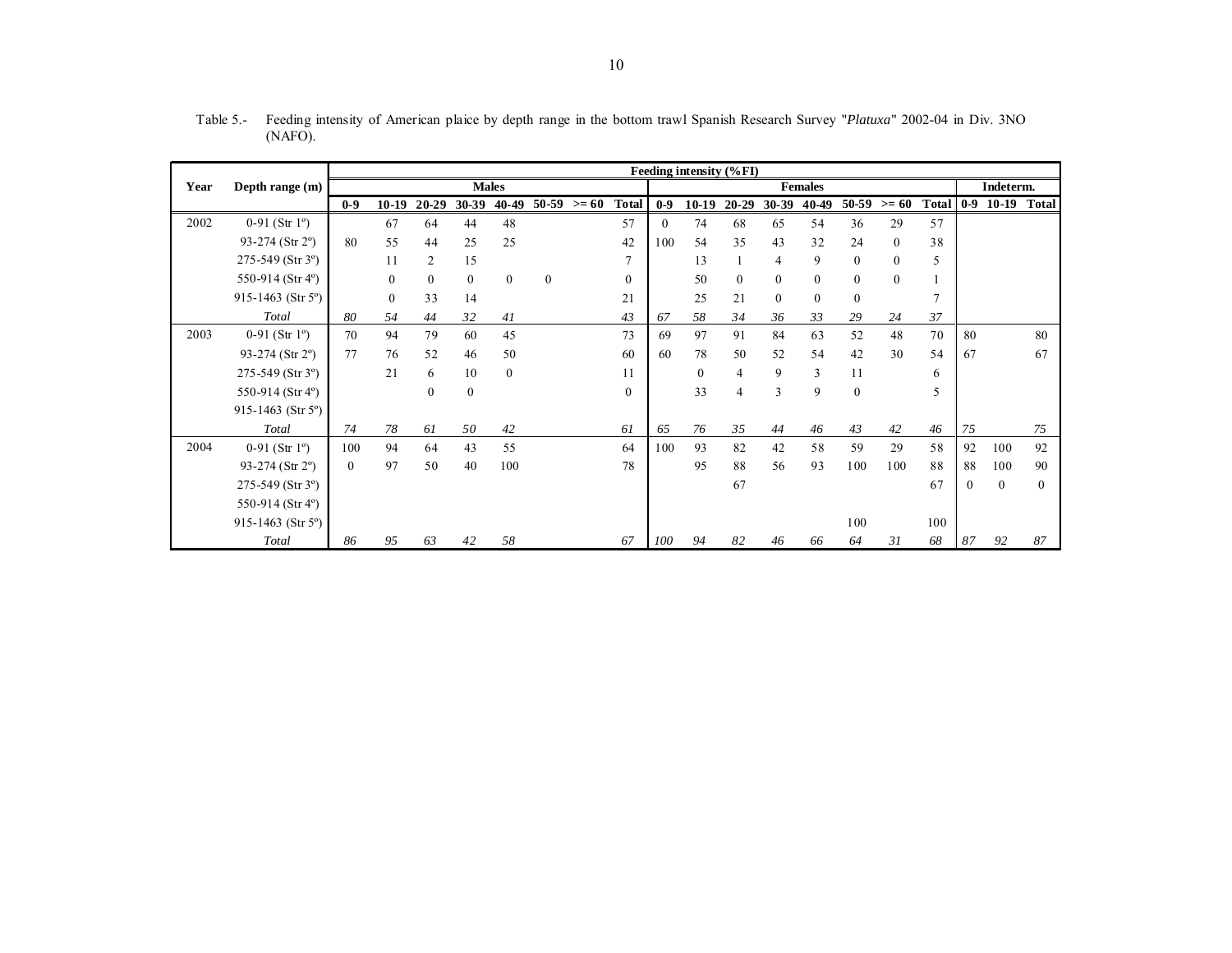

Fig. 1. Biomass and abundance estimated of American plaice by depth strata in 3NO, 1995-04 (Spanish Research Survey "*Platuxa*" 1995-2004, NAFO Div. 3NO).



Fig. 2. Mean weight by individual of American plaice by depth strata in 3NO, 2001-04 (Spanish Research Survey "*Platuxa*" 2001-04, NAFO Div. 3NO).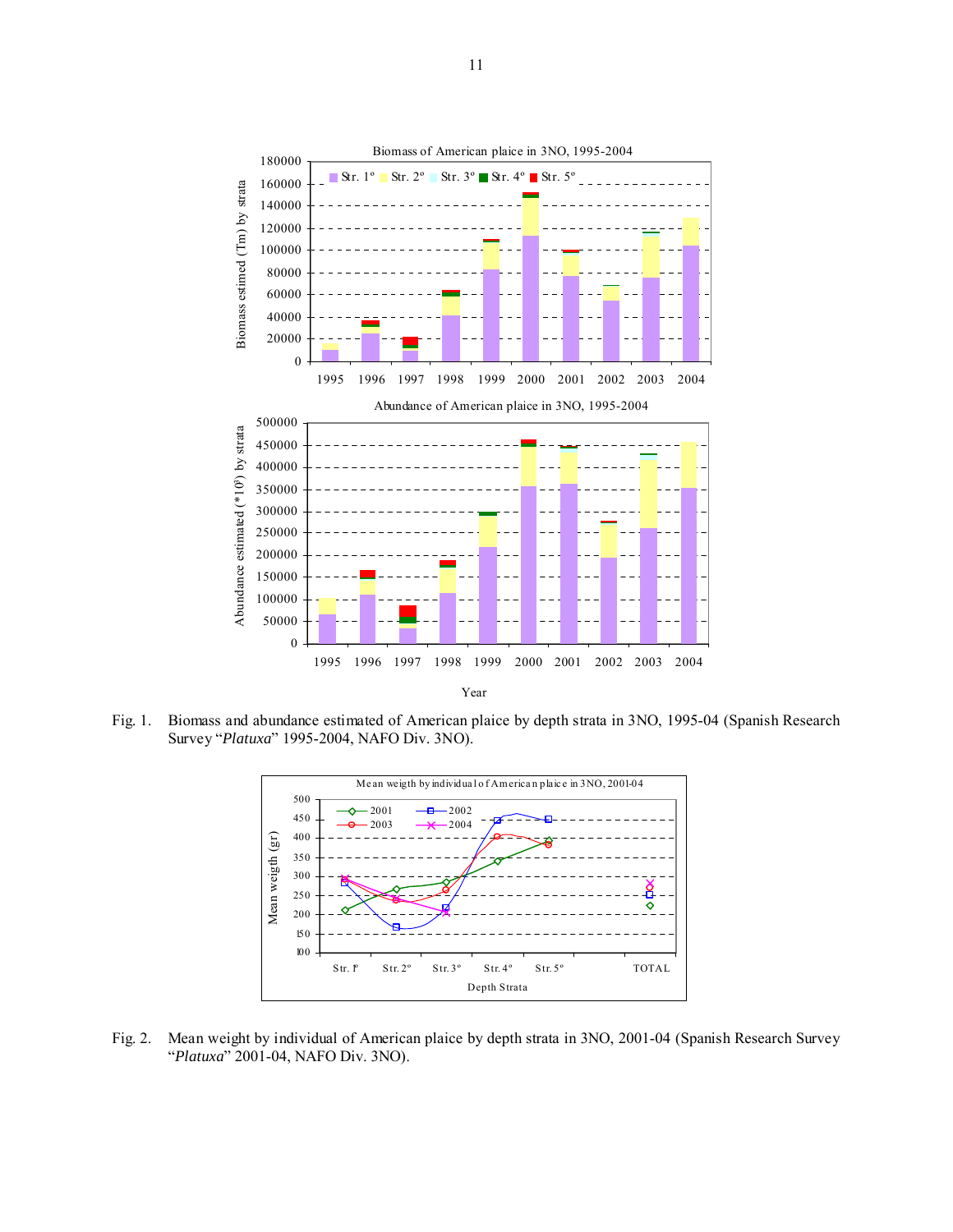

Fig. 3. Length distribution of American plaice males by year in 3NO, 1995-04 (Spanish Research Survey "*Platuxa*" 1995-04, NAFO Div. 3NO).

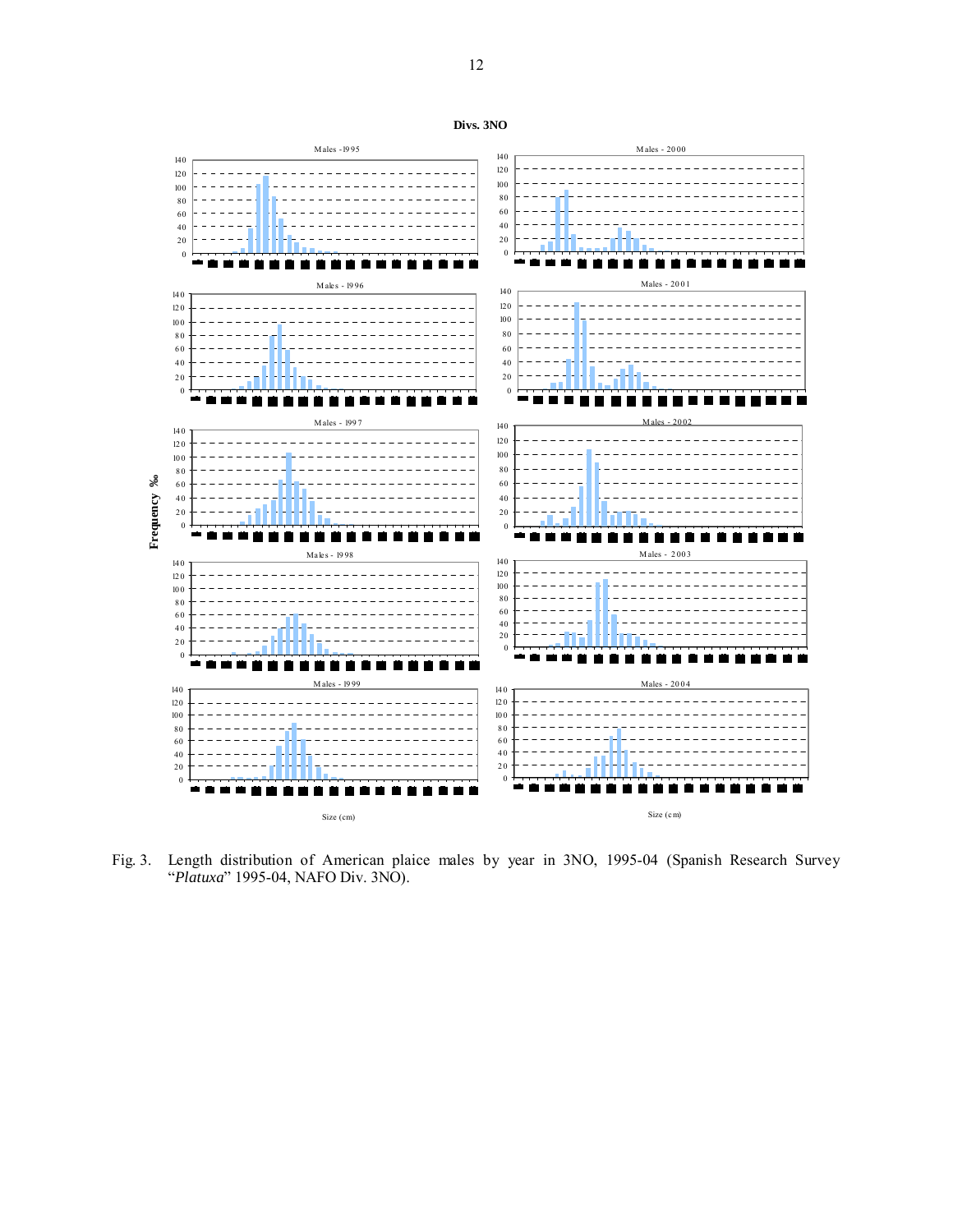



Fig. 4. Length distribution of American plaice females by year in 3NO, 1995-04 (Spanish Research Survey "*Platuxa*" 1995-04, NAFO Div. 3NO).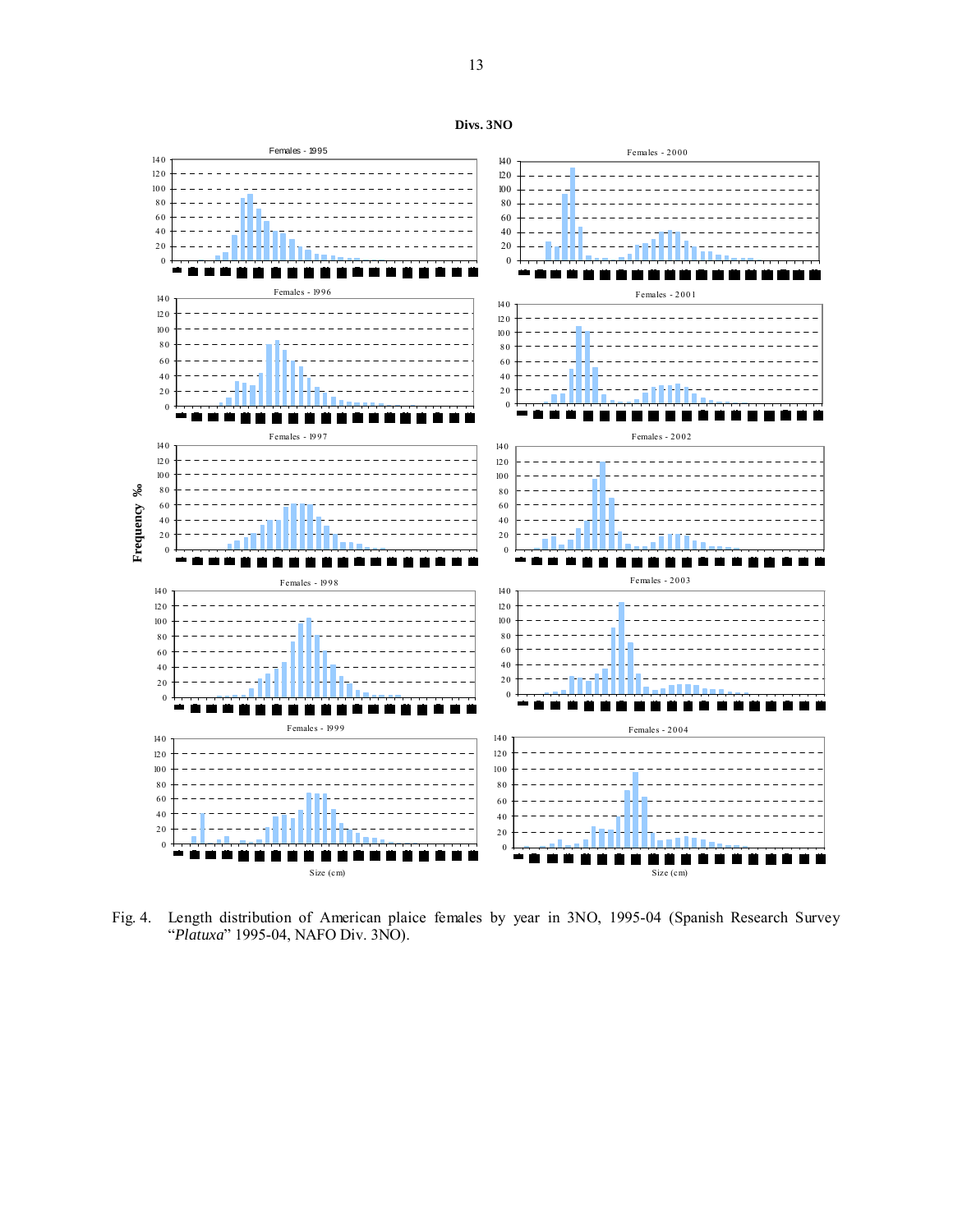

Fig. 5. Length distribution of American plaice males and females by detph strata and year in 3NO, 2001-04 (Spanish Research Survey "*Platuxa*" 2001-04, NAFO Div. 3NO).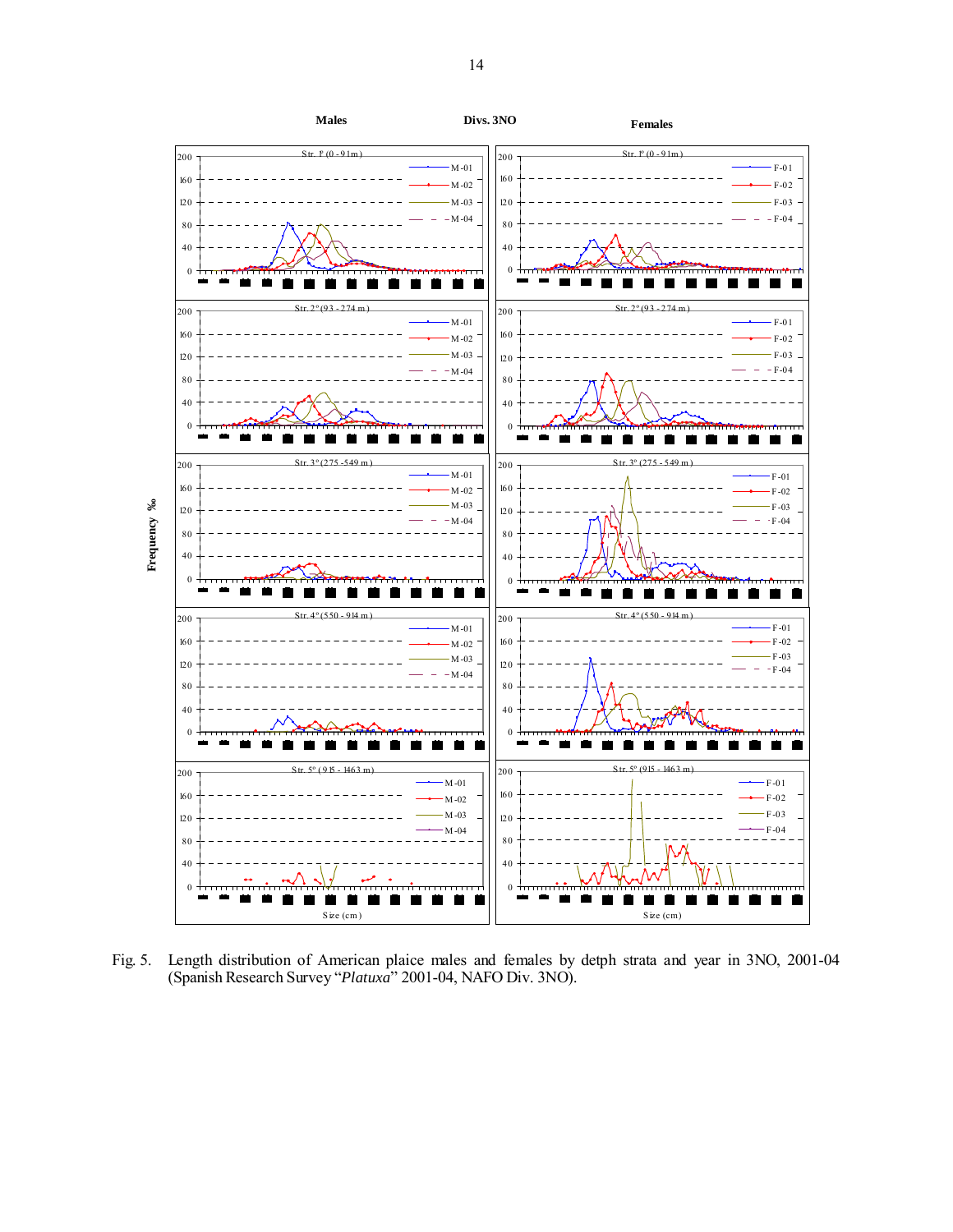

Fig. 6. Percentage of individuals of American plaice by group size, depth strata and year in 3NO, 2001-04 (Spanish Research Survey "*Platuxa*" 01-04, NAFO Div. 3NO).